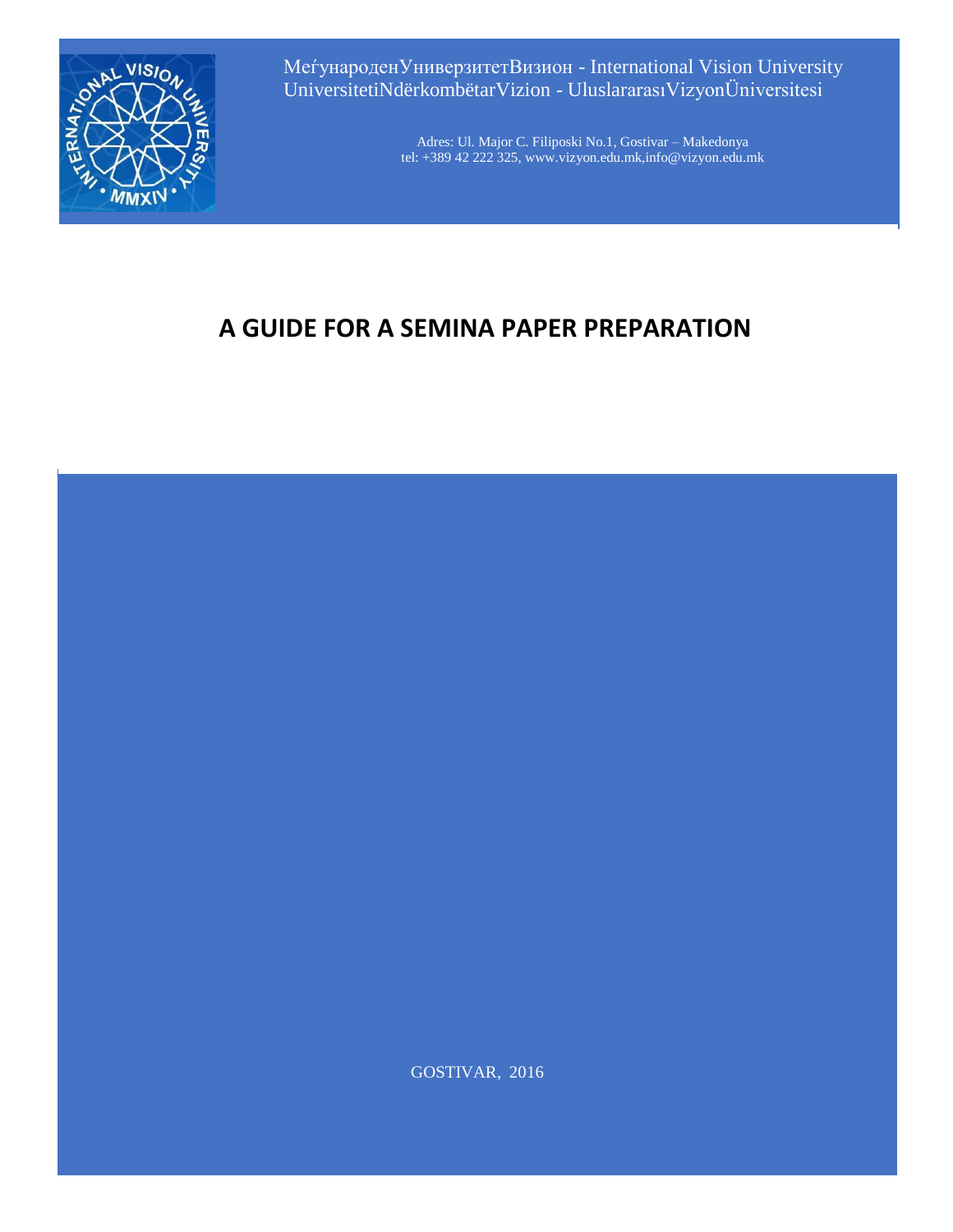

Меѓународен Универзитет Визион - International Vision UniversityUniversitetiNdërkombëtarVizion - UluslararasıVizyonÜniversitesi

Adres: Ul. Major C. Filiposki No.1, Gostivar – Makedonya tel: +389 42 222 325, www.vizyon.edu.mk,  $info@viyzon.edu.mk$ 

## **A GUIDE FOR A SEMINAR PAPER PREPARATION**

#### **Preparation of a seminar paper**

#### **1. Introduction**

At the International Vision University, seminar papers are an integral part of the exam obligations. They aim to familiarize and equip students with the method of analysis and the development of certain issues, and finally, the skills for public presentation and a teamwork.

Topics for the seminar papers are issued by the subject professor in agreement with the candidate. The issuing is done in the current semester.

The assessment partakes in the overall final grade of the exam.

The order of the contents in the seminar paper are as follows:

- The front page
- Content
- Introduction
- Development of thematic units
- Conclusion
- Review of Literature
- Appendices (if any)

## **2. The front page**

On the first (cover) page are moved:

- On the left side the logo of the university
- The title of the university
- On the right hand the logo of the faculty
- The title of the faculty
- The title of the subject
- The title of the seminar paper
- under the title it is written (the Seminar project)
- Name and surname of the candidate, current title and index number
- Title, name and surname of the subject professor
- Gostivar, year
- (Front Cover Example Appendix No. 1)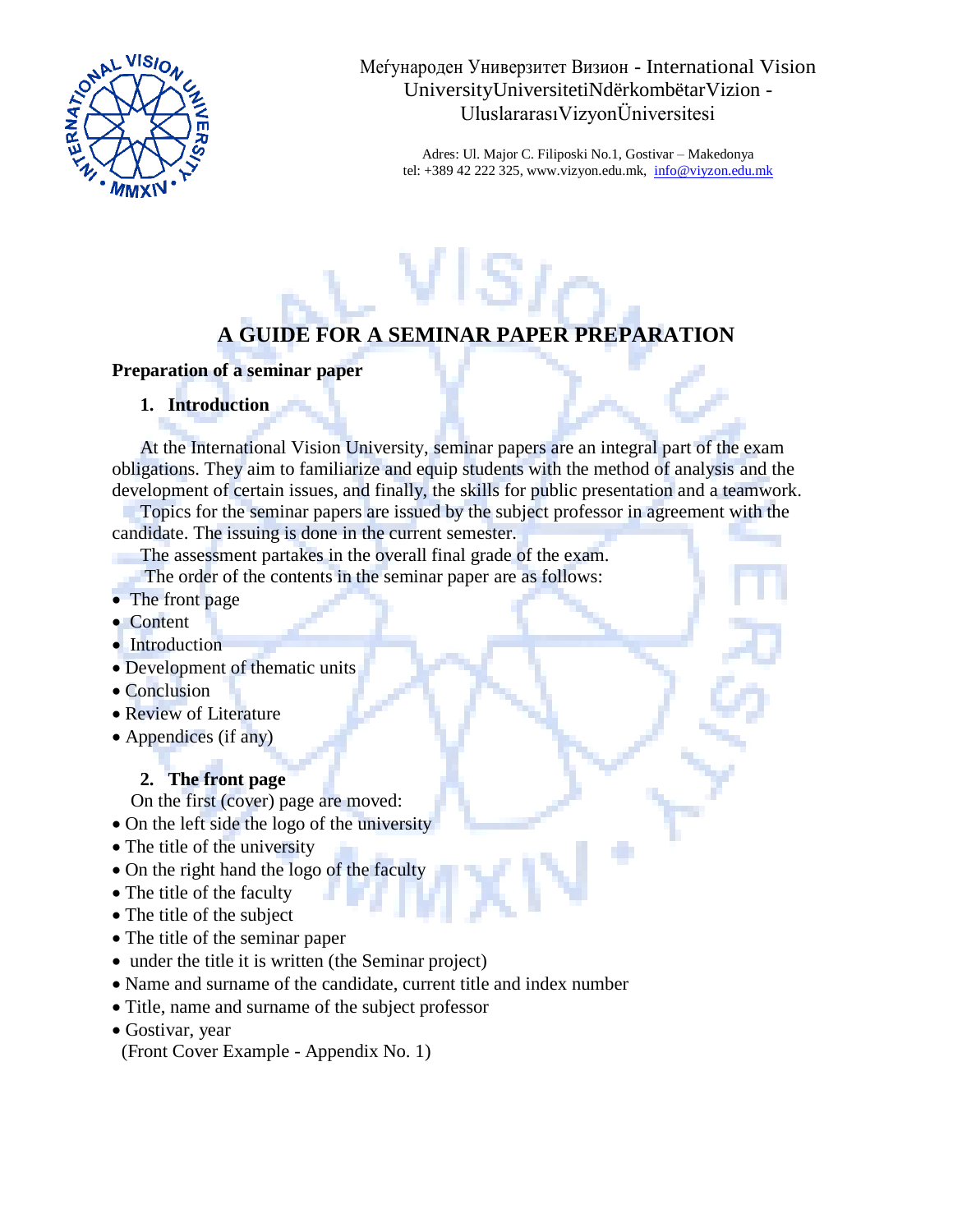#### **3. Content**

It is compulsory the content consisting of the titles of all parts and subdeleges, with the corresponding number of pages on which they are placed in the seminar paper.

During the preparation of the thesis or the content of the Seminar paper the decrypted codes (1, 1.1, 1.1.1; no need to go in more detail from the third level of disaggregation) should be used for headers and subheading titles.

Their shift to the right should be used in order to emphasize the hierarchy and the relationships between the different parts of the Seminar paper.

There needs to be page numbering so that it can be separated out in the content where the corresponding title or subheading is located in the main text.

## **4. Introduction**

In the introduction to the Seminar paper, the thesis should be briefly presented, but the essential arguments, it sums up the problem concisely, but also the decision for its resolution.

The introduction covers

- The purpose or the aim of the study,
- the content (explanation about the structure of the study) and
- The study methodology

#### **5. Main section**

The structure of the main section can consist of further parts, each section can have its subfolders, etc.

Necessary marks are:

- organization,
- consistency,
- connection between sections,
- abundance with valid and supported scientific facts,
- Encompassment of the thought and so on.

## **6. Conclusion**

The main results of the seminar paper and the main conclusions are cited, there needs to be a connection between the introduction and the conclusion. This section outlines the wider significance of the research problem and expresses its completeness and realizability.

#### **7. Review of Literature**

First of all, reference to books, conferences, scientific papers, articles and other publications are made, and a separate reference list is compiled for used web site resources.

All particular sources which are used as references should be listed in alphabetical order, according to the surname of the first author of the work, numbered in middle brackets [xx].

- surname and initials of the author;
- $\bullet$  (year),
- title of the book, study, collection or other. with italic letters;
- the headline of the article in quotes;
- The title of the magazine in italics italic;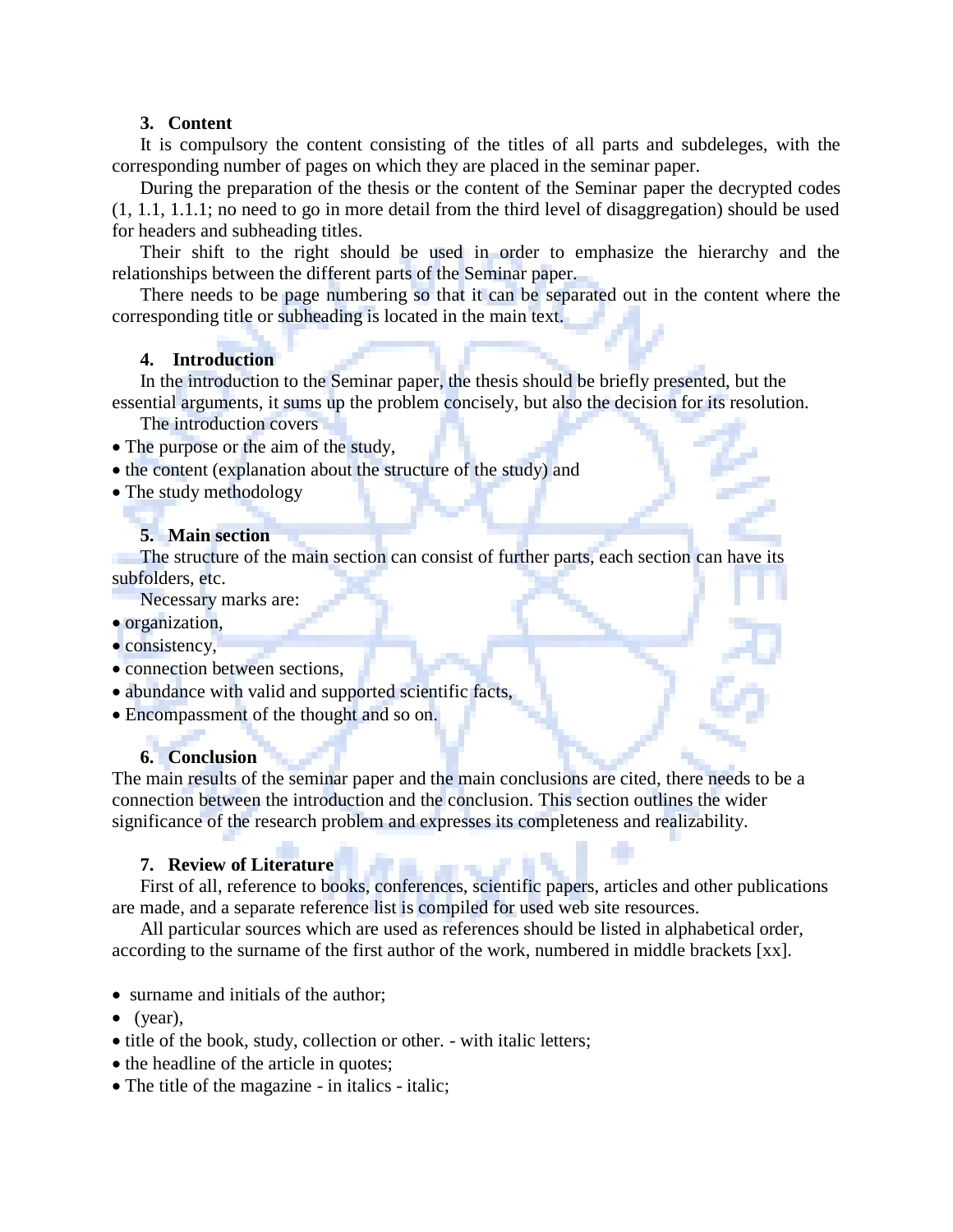- Vol.,... No..., 2000 or Maj June 2000
- publisher:
- place.

• p. 222 or pp. 222-255 (if the reference is in English) or p. 222 (if the reference is in Macedonian).

 The texts and the data data originally used or downloaded from another source (definitions and specified quotes) should be compulsory marked as a quotation in the text of the same page (intext citation) to be mentioned and moved at the end of the seminar paper in the reference section, correctly quoted.

#### **8. The language of writing the seminar paper**

The seminar paper is written in Turkish, Macedonian or English literary language.

It is obligatory to respect the standard language norms, that is, the use of the literary language.

The sentences should be clearly written, there is no inappropriate choice of words, especially when using internationalisms.

Structurally long sentences are not highly recommended when writing Seminar paper, because there is a possibility, due to the small experience of the novice, to lose the meaning of the proposition.

### **9. Technical organization of the text**

• Text is written in computer, language font support with Times New Roman font is used, and white paper, A4 format, portrait orientation is used.

- The number of pages in the first cycle of studies should be from twelve (12) to twenty  $(20)$ .
- The number of pages in the second cycle of studies should be from twenty (20) to fifty pages (50).
- The number of pages in the third cycle of studies should be from fifty (50) to eighty pages (80).

The number of pages in the appendices and the initial pages numbered with Roman numerals do not fall within the defined number of pages.

• The margins (the empty space between the edges of the page and the text), left and right should be  $3.17 \text{ cm}$  (1.25 "), and  $2.5 \text{ cm}$  (1 ") above and below.

• The text is leveled on both sides, and the first word of each new paragraph is drawn 5 places from the left margin to the right.

• The most acceptable spacing is 1.5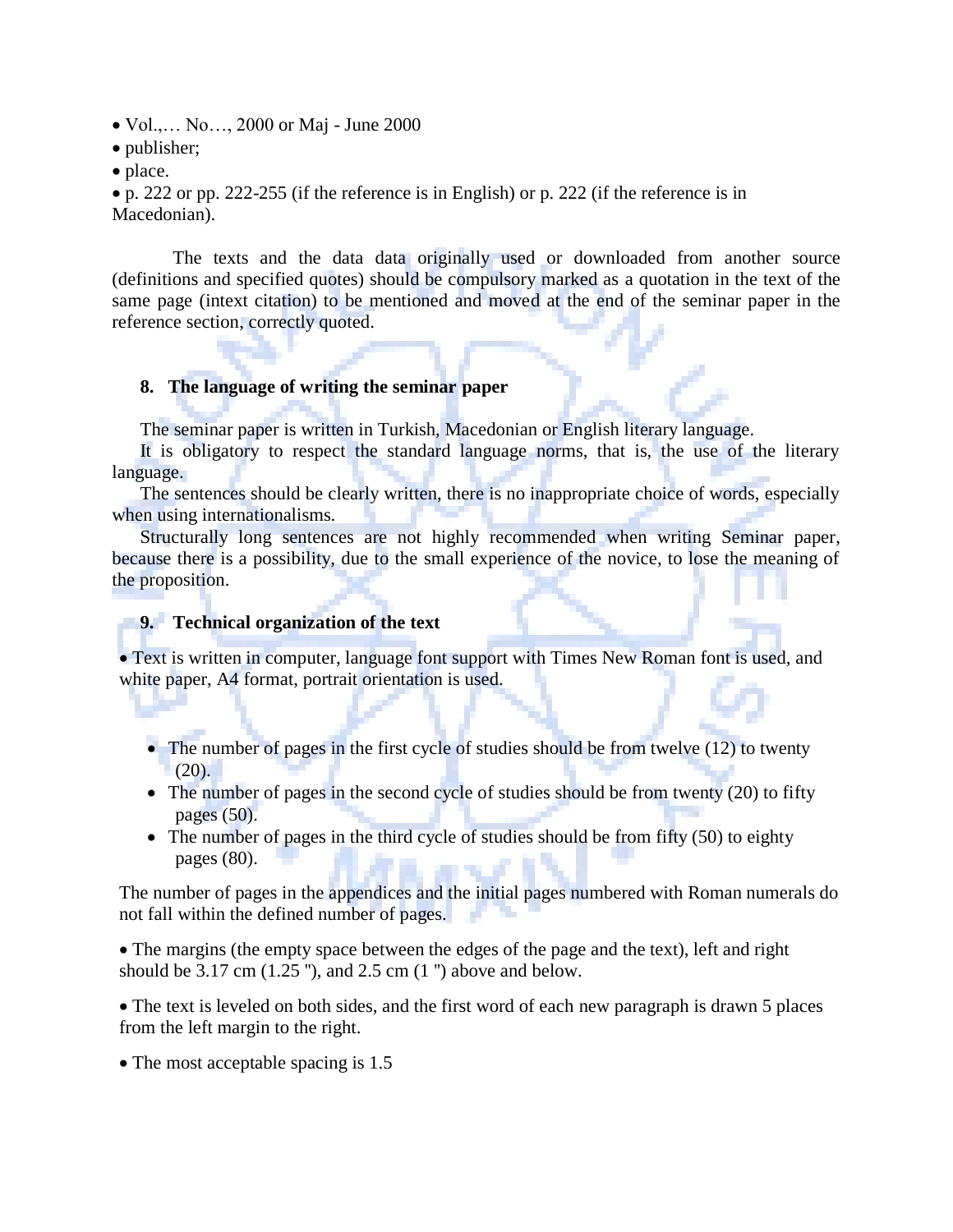• Pages are numbered continuously in the right or up or down, not including the cover page.

• Titles and subtitles are numbered sequentially. As for the type of letters, they are written in size 12, the titles are allowed in all upper-case letters or in size 16 - bold, the size-14 headings are also bold, footnotes and text, or numerical data, contained in spreadsheets, are written in the size of the letters 10, and for the remaining parts they are used according to the spelling rules. Italics can be used in titles of books, articles, etc. It is also permitted in this way or bold and underline when a word, a syntagma or whole is emphasized sentence.

• Each chapter is written on a new page. The text is printed only on one side of the sheet.

## **NOTES:**

- Seminar papers are submitted to the subject teacher.
- The manner of delivery can be in person, during admission hours, or by e-mail (to the professor).
- After obtaining a permission for printing by the professor, the seminar paper is submitted no later than 3 days before the day of defense.
- The defense is carried out in the term announced by the subject professor.
- The defense of the seminar papers should not last longer than 15 minutes.

MΝ

• Presentation is done with visual means (Power Point).